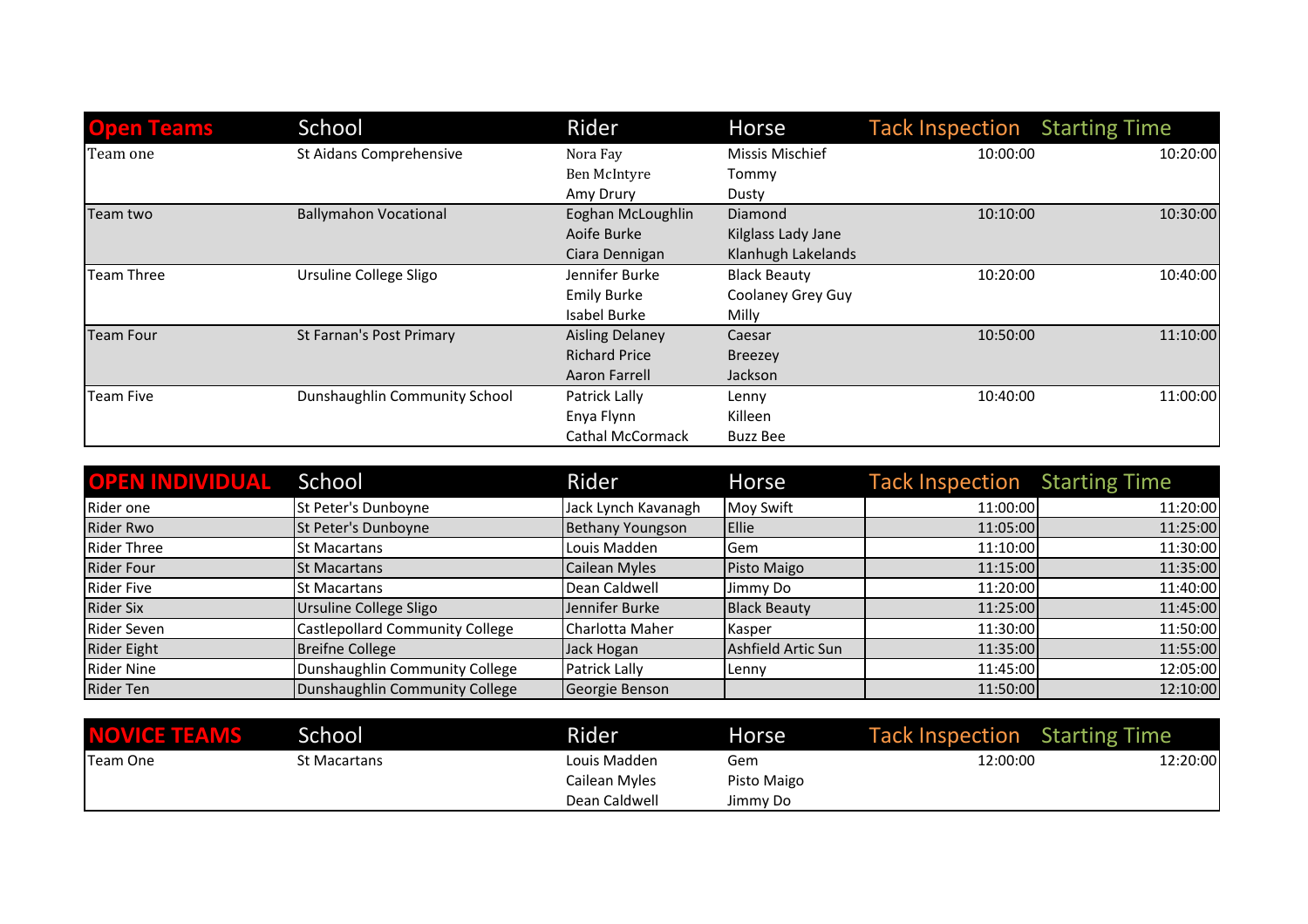| Team Two             | St Aidans Comprehensive           | Nora Fay               | Missis Mischief           | 12:10:00 | 12:30:00 |
|----------------------|-----------------------------------|------------------------|---------------------------|----------|----------|
|                      |                                   | Amy Drury              | Douragh Dusty             |          |          |
|                      |                                   | Ben McIntyre           | Tommy                     |          |          |
| Team three           | <b>Ballymahon Vocational</b>      | Thomas Whyte           | Moyrath Alice             | 12:20:00 | 12:40:00 |
|                      |                                   | James Whyte            | <b>Maninard Able</b>      |          |          |
|                      |                                   | Edel Whyte             | <b>Blessington Pride</b>  |          |          |
| <b>Team Four</b>     | <b>Ballymahon Vocational</b>      | Llanw Dawson Stanley   | Perriwinkle               | 12:30:00 | 12:50:00 |
|                      |                                   | Molly Kiernan          | Bell                      |          |          |
|                      |                                   | Eve Foster             | Aughnawearagh Tommy       |          |          |
| <b>Team Five</b>     | <b>Ursuline College</b>           | Kate Anderson          | Killian Boy               | 12:40:00 | 13:00:00 |
|                      |                                   | Keeva McDermot         | Kilglass Jimmy            |          |          |
|                      |                                   | Isabel Burke           | Millie                    |          |          |
| <b>Team Six</b>      | O Carolan College                 | Hannah Hoey            | <b>Stitches</b>           | 12:50:00 | 13:10:00 |
|                      |                                   | <b>Edwina Olwill</b>   | Lucy                      |          |          |
|                      |                                   | Zoe Gillen             | Thomas                    |          |          |
| <b>Team Seven</b>    | Loreto College Cavan              | Nicole Kilkenny        | Jasmin                    | 13:00:00 | 13:20:00 |
|                      |                                   | Orla Henry             | Loughville Ranger         |          |          |
|                      |                                   | Freda Dolan            | Slowey                    |          |          |
| Team Eight           | Mercy Secondary School Ballymahon | <b>Kevin Manning</b>   | Mac                       | 13:10:00 | 13:30:00 |
|                      |                                   | <b>Tanya Farrell</b>   | Mosstown Olympia          |          |          |
|                      |                                   | Sarah Farrell          | Willy Jump                |          |          |
| <b>Team Nine</b>     | Dunshaughlin Community College    | Sophie O Connor        | <b>TJ</b>                 | 13:20:00 | 13:40:00 |
|                      |                                   | Emma Murray            | Star                      |          |          |
|                      |                                   | Sadhbh Morley          | King                      |          |          |
| Team Ten             | <b>Carrick Community School</b>   | Naoise Bird            | <b>Corrgullion Tinker</b> | 13:30:00 | 13:50:00 |
|                      |                                   | <b>Grainne Gibbons</b> | Alegro                    |          |          |
|                      |                                   | <b>Ben Garland</b>     | Marley                    |          |          |
| <b>Team Eleven</b>   | <b>Carrick Community School</b>   | Hannah Bird            | Mars                      | 13:40:00 | 14:00:00 |
|                      |                                   | Roisin McGrenaghan     | Champ                     |          |          |
|                      |                                   | Sadie Farrell          | Jasper                    |          |          |
| Team Twelve          | Dundalk Grammar School            | Jack Jones             | Lurgan's Legend           | 13:50:00 | 14:10:00 |
|                      |                                   | Sean Bird              | Tallyho Aran Boy          |          |          |
|                      |                                   | Abigail Boylan         | Misty                     |          |          |
| <b>Team Thirteen</b> | Dundalk Grammar School            | Eva Williams           | Friskey                   | 14:00:00 | 14:20:00 |
|                      |                                   |                        |                           |          |          |